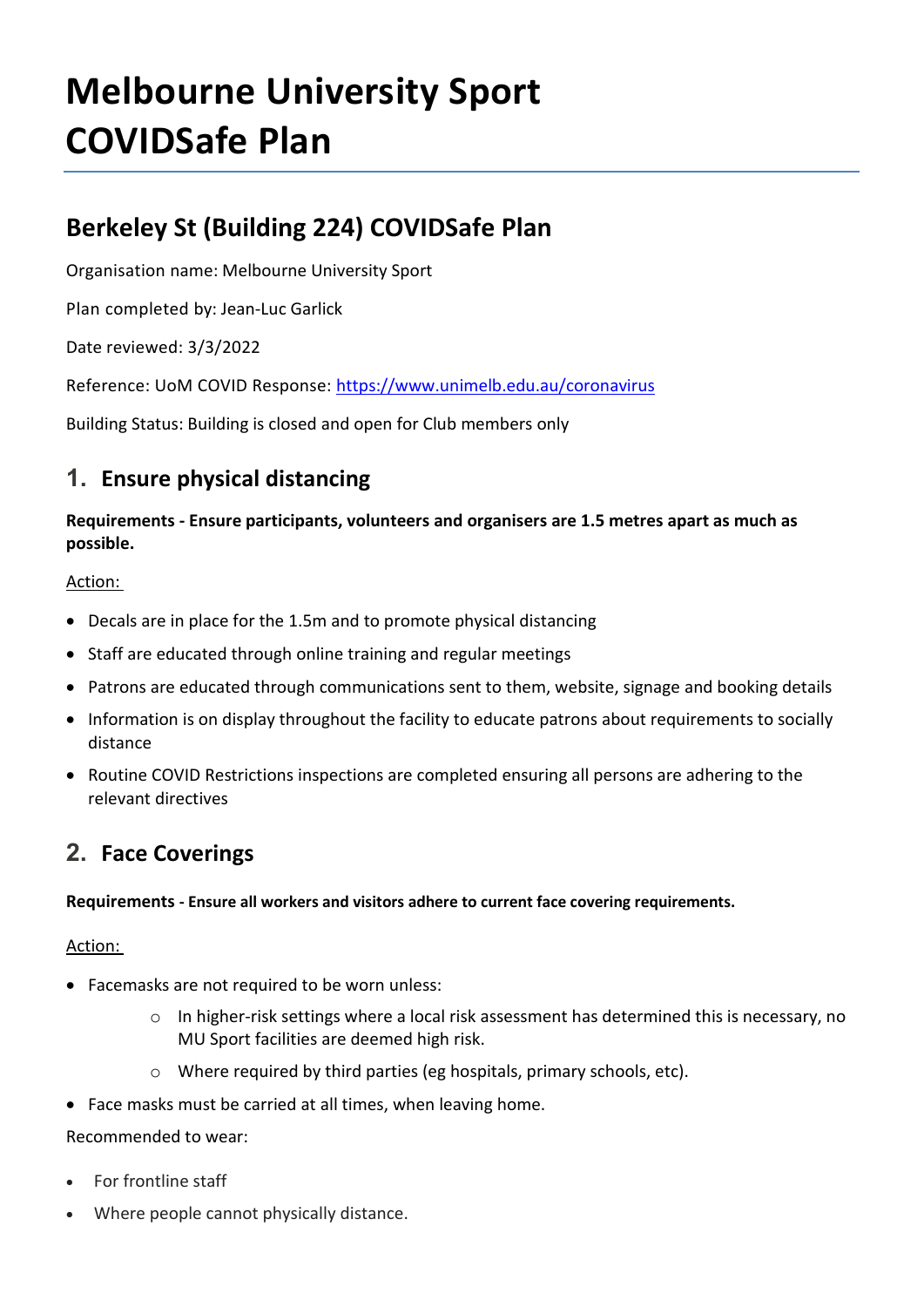### **3. Practise goodhygiene**

### **Requirements - Frequently and regularly clean and disinfect shared spaces, including high-touch communal items such as doorknobs and telephones.**

### Action:

- Hand sanitising stations have been set up in entries/exits as well as corridors, and other high traffic spaces to ensure staff and patrons have access to sanitiser. Some hand sanitiser units are touchless while others are pump packs
- Hand soap, water and paper towels are available in kitchens and bathrooms
- Cleaning to occur after each booked event
- Enhancing airflow by opening windows and doors
- Optimising fresh air flow in air conditioning systems
- A review of the building ventilation has been undertaken and the area was not deemed high risk

### **4. Keeprecordsandact quicklyif participants, volunteersor organisers becomeunwell**

**Requirements - You must support participants, volunteers and organisers to get tested and stay home even if they only have mild symptoms.**

### Action:

- Participants are required to scan QR code with full vaccination status located at entry to confirm their attendance
- A COVID Check-In Marshall will check each person over the age of 18 entering the building for QR code check in and vaccination confirmation
- Posters/Signage advising staff if unwell don't come in
- Staff have been notified to contact their supervisor and the University Public Health Network if they test positive to COVID
- The University has established a Case Management Team to notify and identify what needs to occur once a positive case is identified including close contacts: <https://www.unimelb.edu.au/coronavirus/testing-and-notification>
- The process for the response to a confirmed case is located here: <https://au.promapp.com/unimelb/Process/74bcf707-22af-4fab-83ab-53e8e2e665c3>
- Information will be obtained through a number of sources including:
	- o Staff member identified as positive and their list of contacts
	- o Gallagher system with swipe card
	- o Gladstone Booking system and relevant bookings forms
	- o Local area logbooks, if applicable
	- o Staff calendars
- All staff to be fully vaccinated